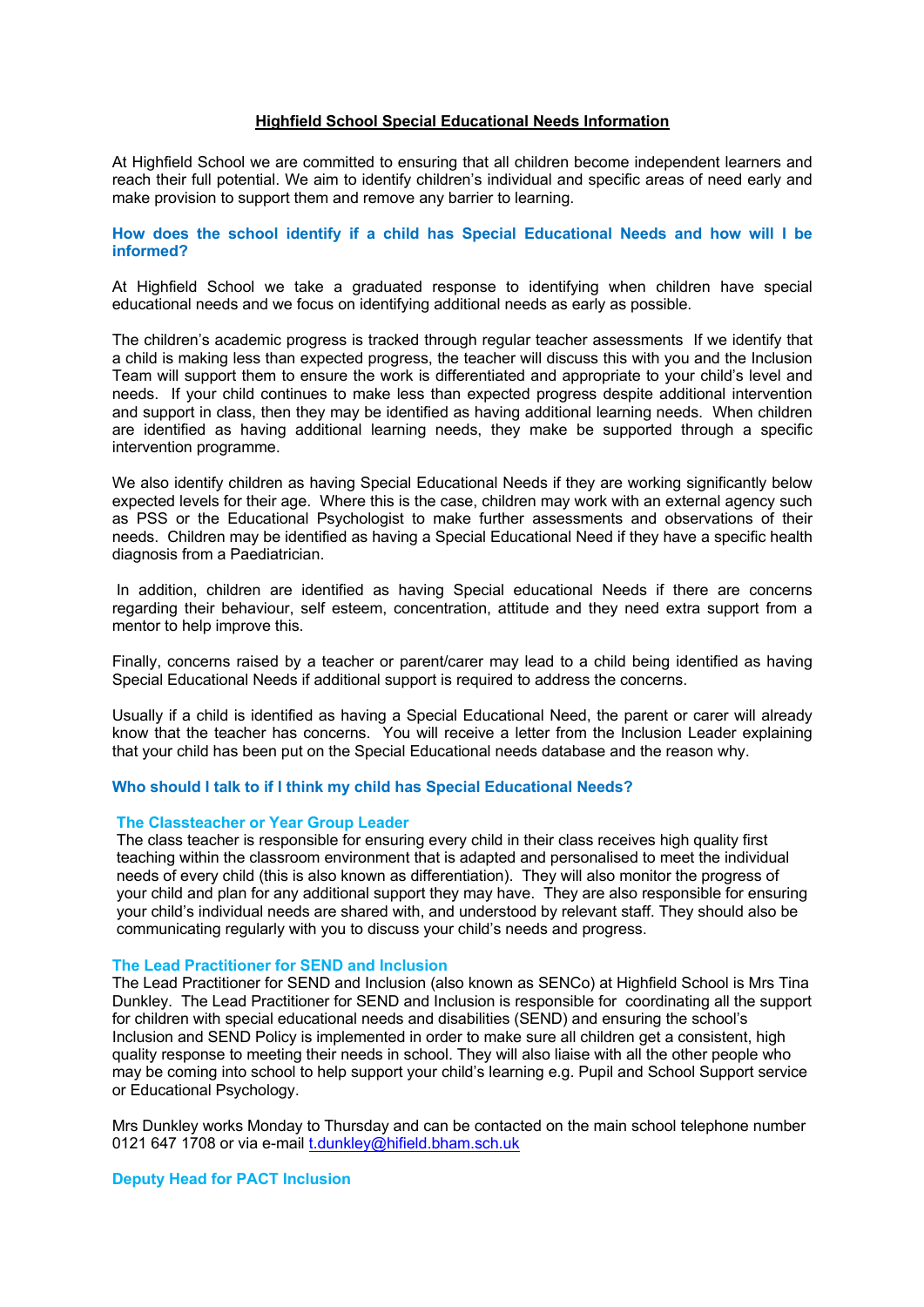Amanda Shotter is the DHT for Inclusion across the Prince Albert Community Trust. She is responsible for ensuring the best possible provision is put into place for all children with SEN in order for them to achieve outstanding outcomes. If your question cannot be answered by the classteacher or Assistant Lead Practitioner for SEND and Inclusion, they will discuss it with the Deputy Head for Trust Inclusion in order to come up with a solution. Mrs Shotter works Monday to Thursday and is part of the Central Support Team.

We pride ourselves on listening to and building positive relationships with our parents and carers.

## **How will school support my child?**

We aim to provide personalised provision tailored to each child's individual needs. As far as possible we ensure that this provision comes through the high quality first teaching, they receive through their day to day learning experiences in the classroom. Sometimes children require additional support through an intervention which may be as part of a small group or on their own. These interventions may be delivered in addition to the classroom learning experiences by the child's teacher, a member of the Inclusion Team or a member of the support staff.

*Some* of the interventions that we use are:

- Precision Teaching building a sight-vocabulary using a visual method. This is learning to read words by looking at them and remembering them, rather than sounding them out.
- Words First a stand-alone programme specifically designed to teach children to read and write high frequency words. The scheme takes a carefully structured approach to learning to read and write, by linking word recognition and comprehension skills in a series of graded steps.
- Wellcomm language programme- a speech and language toolkit used to identify areas of concern in language, communication and interaction. It enables targeting of children who have language difficulties, from semantics, sequencing and organisation, story structure and memory.
- Speechlink or Languagelink- support for children with language problems
- Direct Phonics synthetic phonics programme for those children who struggle with basic literacy.
- Metra a programme which improves the ability to read and spell phonically regular words.
- Fine Motor skills -developing the ability to make movements using the small muscles in hands and wrists and to aide handwriting skills
- Gross Motor skills- activities including walking, running, throwing, lifting, kicking, etc. These skills also relate to body awareness, reaction speed, balance and strength.
- 1:1 mentoring or group mentoring -Mentors spend quality time with a child(ren) They offer support and encouragement.
- Pre-tutoring- identifying what the learners already know and what might cause problems in a lesson- addressing this in some learning before the lesson.

There may be times when a child needs more expert support from an outside agency such as Educational Psychology, School Nurse, Speech and Language Therapy. Referrals for such support are discussed with parents and forwarded to the most appropriate agency. Very occasionally, the outside agency will complete a programme of work with the child in school but more often they provide targets and activities for the child to work on in school and at home.

Occasionally, a child may need a significant amount of support in order to meet their complex needs. This will often be provided in the form of 1:1 support from a Senior Inclusion Support Worker for at least part of the week. Usually, children who need this level of support will have or be applying for an Education, Health and Care Plan.

## The types of SEN that we support are:

## **Cognition and Learning**

- How your child thinks, learns and understands their world.

## **Communication and Interaction**

- How your child talks to, listens, responds, plays and learns with other children and adults.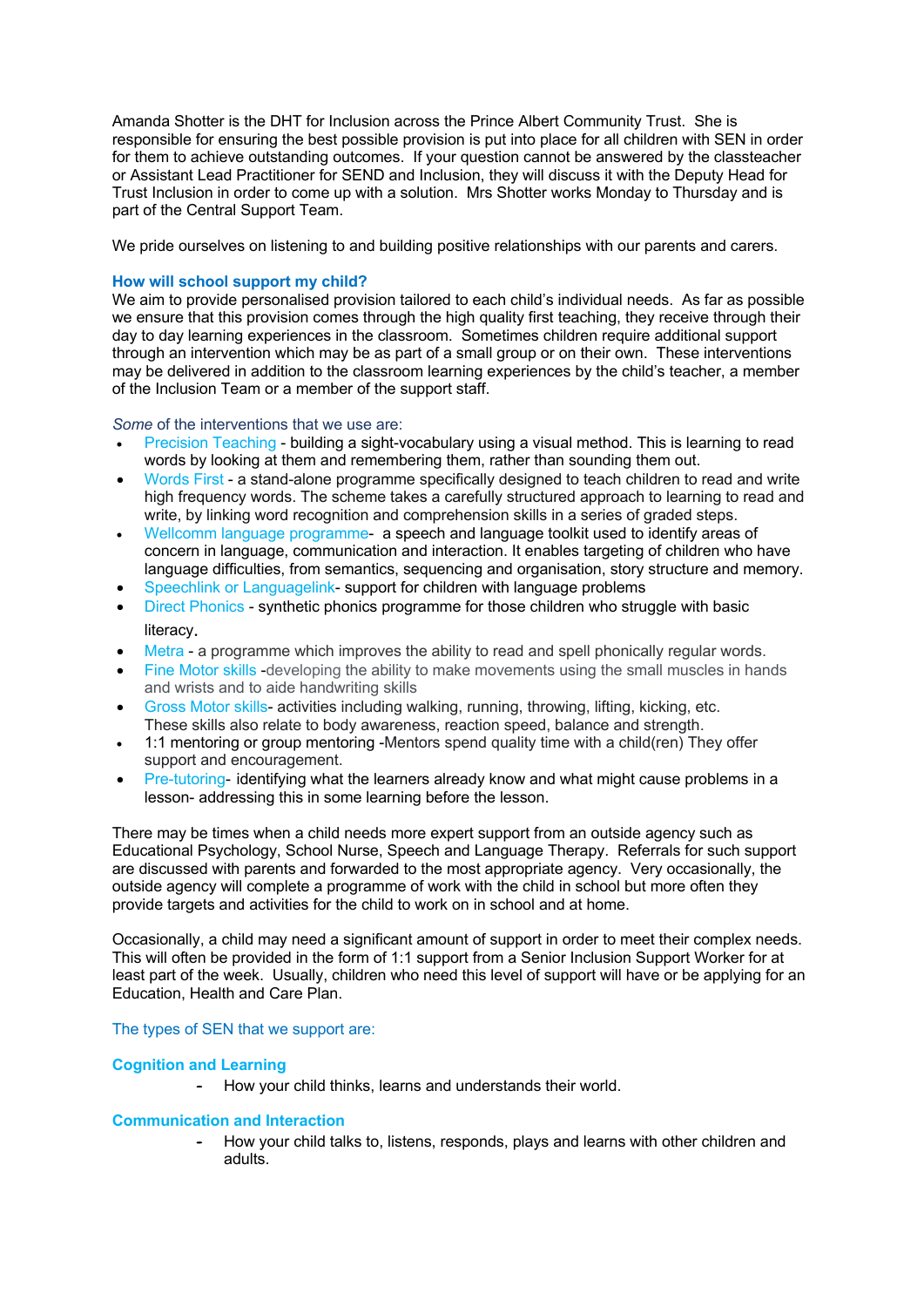## **Social, Emotional and Mental Health difficulties**

- How your child shows their feelings, negotiates and solves problems in different situations and handles changes of routine.

## **Sensory and/or Physical needs**

- How your child responds to their environment and learning using their senses and any diagnosed medical issues.

### **How will I know how Highfield School supports my child?**

Your child's teacher will talk to you about their support and they will meet with you on a termly basis at Parent's evening to discuss and review your child's needs, support and progress. You can also request a meeting with the class teacher at another time if you need to discuss further concerns or questions. Children with an Education, Health and Care Plan will have an annual review each year.

Each child will have targets set by the class teacher or Learning Mentor. The targets will be adapted to reflect the pupil's individual needs. A copy of these targets will be sent home to parents.

If your child is supported by a Senior Inclusion Support Worker, they will talk to you about their support and progress on a regular basis. Mrs Dunkley is available for further information and discussion.

## **How does the school know how well my child is doing?**

As a school we measure children's progress in learning against National expectations and age related expectations. We make formal assessments four times a year. Pupil progress meetings are held three times a year. This is a meeting where the class teacher meets the Assistant Headteacher responsible for the phase with the Head or Deputy Headteacher to discuss the progress of the pupils in their class. This shared discussion may highlight any concerns so that further support can be planned. The class teacher also continually assesses and monitors each child and notes where further support is needed, making a referral to the Inclusion or Pastoral Team if needed.

In addition, Intervention groups are reviewed regularly and usually run for 6 weeks at a time. Interventions are all recorded on a provision map and they are reviewed every 6 weeks to see how well they are working. Sometimes, we will decide to continue with an intervention for longer than 6 weeks. At other times, we will decide to change the intervention or stop the intervention work altogether.

#### **How will I know how my child is doing?**

Class teachers are regularly available in the playground at the end of the day if you wish to talk to them about your child's progress or raise a concern. You will be able to discuss your child's progress at parents afternoon. Mrs Dunkley will also be available for you to speak to at Parents Evening. If your child is supported by a Senior Inclusion Support Worker, you will be able to speak to them on a daily basis.

Appointments can be made to speak in more detail to Mrs Dunkley via the school office or using the contact details above.

## **What can I expect to happen during meetings about my child's additional needs?**

You may be invited to discuss your child's needs at regular times throughout the year. If you have concerns or questions between scheduled meetings, you are welcome to contact the school at any time to arrange an appointment.

Key staff will be invited to attend the meetings, including outside agencies where appropriate. You are always welcome to bring someone with you for support. The meeting will usually be held in a quiet room in the school and staff will attempt to make this as informal and relaxed as possible.

#### The purpose of the meeting could be to:

- Review your child's current targets and set new ones together.
- Review your child's EHCP, if they have one (this will take place annually).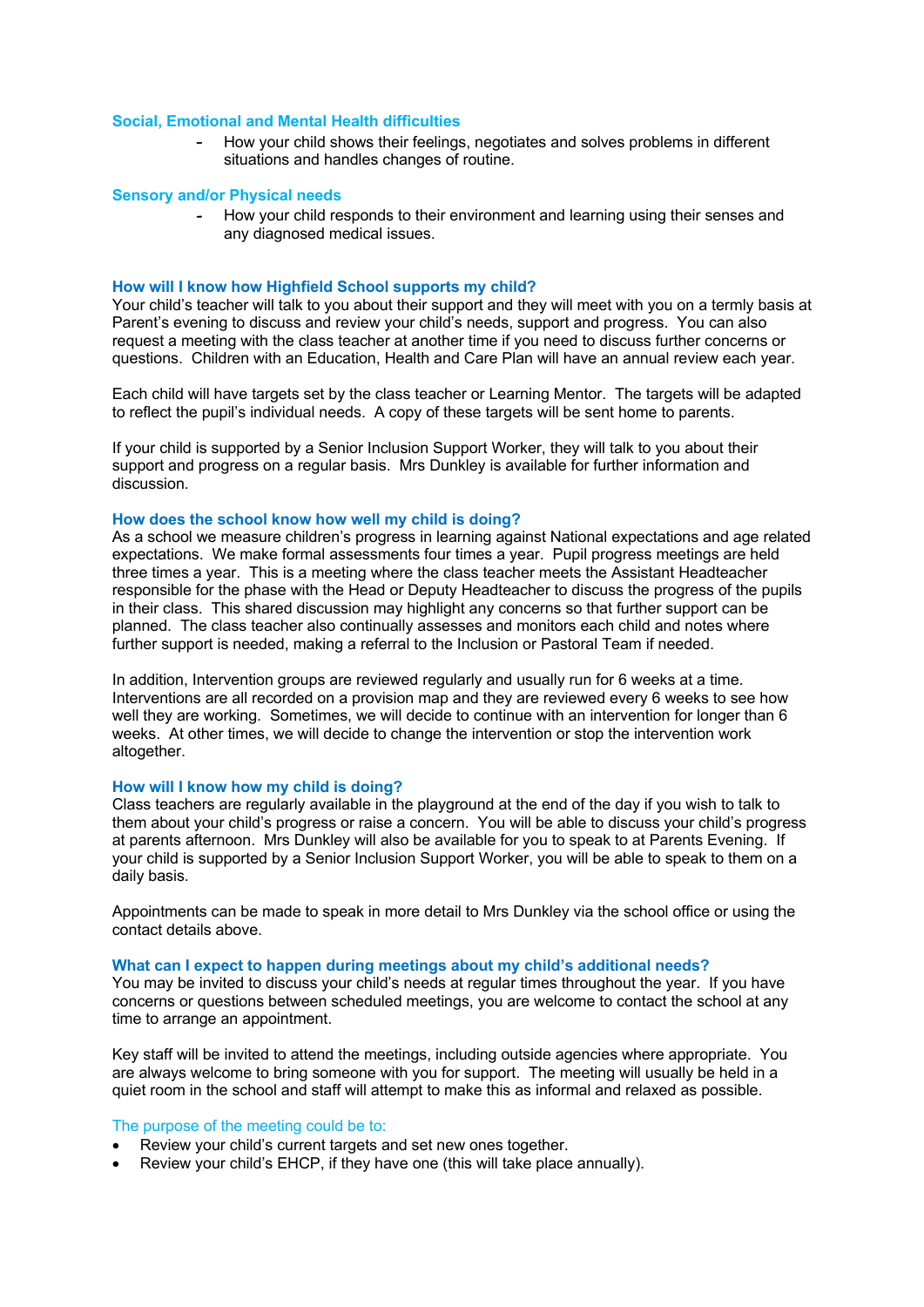- To inform you about your child's progress and suggest ways in which you could support them at home.
- To gather more information from you in relation to your child's needs.
- Provide an opportunity to meet with outside agencies who may work with your child (for example – Educational Psychologist).
- To use a person centred approach to support your child at important transition times.

The Special Educational Needs Disability Information Advice and Support service is an organisation that provides impartial advice, support and information to parents and children with SEN or disabilities about all aspects of special educational needs, in order that parents can make informed decisions in relation to their child's education. SENDIASS can be contacted on 0121 303 5004.

## **How is the Board of Trustees involved in supporting families of children with Special Educational Needs?**

The Deputy Headteacher for PACT Inclusion reports to the Board of Trustees every term to inform them about the progress of children with SEND; this report does not refer to individual children and confidentiality is maintained at all times**.** The Board of Trustees agree priorities for spending within the Inclusion budget with the overall aim that all children receive the support they need in order to make progress.

The Academy Committee for Highfield School is in the process of being formed and when it is there will be a designated representitive with responsibility for SEN who sits on the Academy Committee and who liaises with the Lead Practitioner for SEND and Inclusion and the Deputy Headteacher for PACT Inclusion to ensure that the Board of Trustees are informed about provision, progress and wellbeing of our children with SEN.

If you have concerns about how school deals with your child regarding any SEN issues you can discuss these with the Head of School.

## **What are the admission arrangements for children with Special Educational Needs and disabilities?**

The school admission policy is applied to all children with SEND and no child is refused admission on the grounds of SEN, disability or medical conditions. When children start at Highhfield School, an induction meeting is arranged where information about the child is shared. This meeting will involve parents/carers and any other professionals who are working with the child. This information will then be shared with school staff. This supports the school to make informed decisions about the nature of the provision required to meet the child's needs. A phased or amended school day may be offered at the beginning of the induction process.

#### **What support will there be for my child's overall well being?**

The school offers a wide variety of pastoral support for pupils who are encountering emotional, social and behavioural difficulties. We have a large Inclusion and Pastoral team including a Pastoral Leader, Learning Mentors, Playworkers, Senior Inclusion Support Workers, and sports coaches. All of these members of staff are available for children who wish to discuss issues and concerns

The Learning Mentors run a variety of well being groups targeting social skills, self esteem, emotional well being and anger management. Children who find lunchtime a struggle will be able to have a pass to access the Pastoral room.

#### **Pupils with medical needs**

At Highfield School, we aim to ensure that all children can be fully involved in all aspects of school life, regardless of any medical conditions they may have. If your child requires medication in school, we are usually able to support with administering this medication. If your child requires medication during the school day, you should speak to the school office or Mrs Dunkley and complete the relevant paperwork. On a day to day basis the school office oversee the administration of any medication and Miss Brookes/Miss Buccur manage the medicines that are kept in school.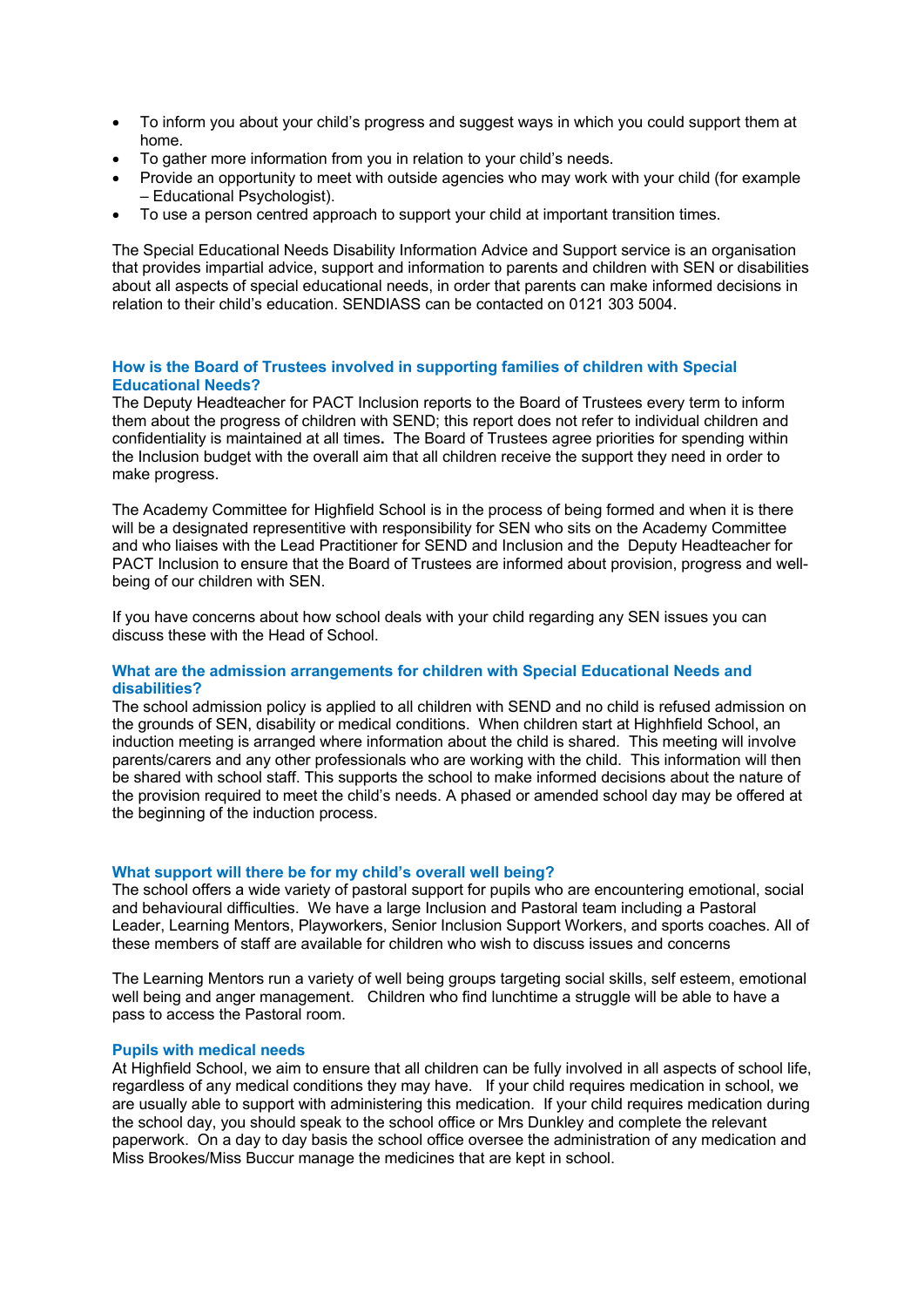If your child has a complex medical need, you should discuss is with Mrs Dunkley. She will work with yourself, the school nurse and any other medical professionals involved to compile an individual health care plan. These plans are discussed with all staff who are involved with the child. If special arrangements or facilities are required to support your child's medical needs, you should speak to Mrs Dunkley who will arrange for the special arrangements to be made, in conjunction with Mrs Shotter. Full details of how we support children with medical conditions can be found in the policy on the school website.

All staff have regular training regarding conditions and medication affecting individual children so that all staff are able to manage medical situations. There are a number of first aid trained staff in school.

#### **How will you help me to support my child's learning?**

Your child's teacher will suggest ways of supporting your child's learning through parent workshops that happen each term. They may suggest additional ways of supporting your child's learning through a note in the reading diary, at parents' afternoons or by arranging a meeting with you.

In addition, a member of the Inclusion or Pastoral Team may meet with you may meet with you to discuss how to support your child's learning, behaviour or emotional needs.

Outside agencies or the Educational Psychologist may suggest advice or programmes of study that can be used at home if they have worked with or assessed your child.

Parent/carer workshops and coffee mornings are arranged by the Inclusion and Pastoral Team throughout the year, sometimes with invited guests, to encourage an open and relaxed forum where advice and ideas can be exchanged.

## **How does the school get more specialist help?**

At Highfield School, if we feel a child needs more specialist help we can work with a range of outside agencies. We may need your permission before some specialists will become involved with your child.

| <b>Agency or Service</b>                                              | Who they work with                                                                                                                                                                                                                                                                                                  |
|-----------------------------------------------------------------------|---------------------------------------------------------------------------------------------------------------------------------------------------------------------------------------------------------------------------------------------------------------------------------------------------------------------|
| <b>Educational Psychology Service</b><br>Dr Anita Soni                | Children with more significant and complex learning needs.<br>Provide school staff with advice on teaching strategies, resources,<br>individual and whole school training                                                                                                                                           |
| <b>Pupil and School Support (PSS)</b><br><b>Emma Foster</b>           | Provide school staff with advice on teaching strategies and<br>resources, individual and whole school training to support pupils with<br>difficulties in language, literacy and Maths.<br>Individual assessments of pupils who are not making progress in<br>language, literacy and maths and advice on next steps. |
| <b>Speech and Language Therapy</b><br>Service (SaLT)                  | Children who are referred by the GP or school who have specific<br>speech or language needs. Provide school with advice on work that<br>can be carried out in school as well as providing specific<br>programmes in clinic.                                                                                         |
| <b>Communication and Autism</b><br>Team<br>Deborah Parker             | Children with social and communication difficulties or a diagnosis of<br>Autism.<br>Provide individual and whole school training for staff with advice on<br>teaching strategies, resources for pupils with Autism.                                                                                                 |
| <b>Sensory Support Service</b><br><b>Alison Shortt (VI</b><br>Interim | Children with visual or hearing impairments. Provide school with<br>advice regarding resources and strategies to support children with<br>sensory impairments                                                                                                                                                       |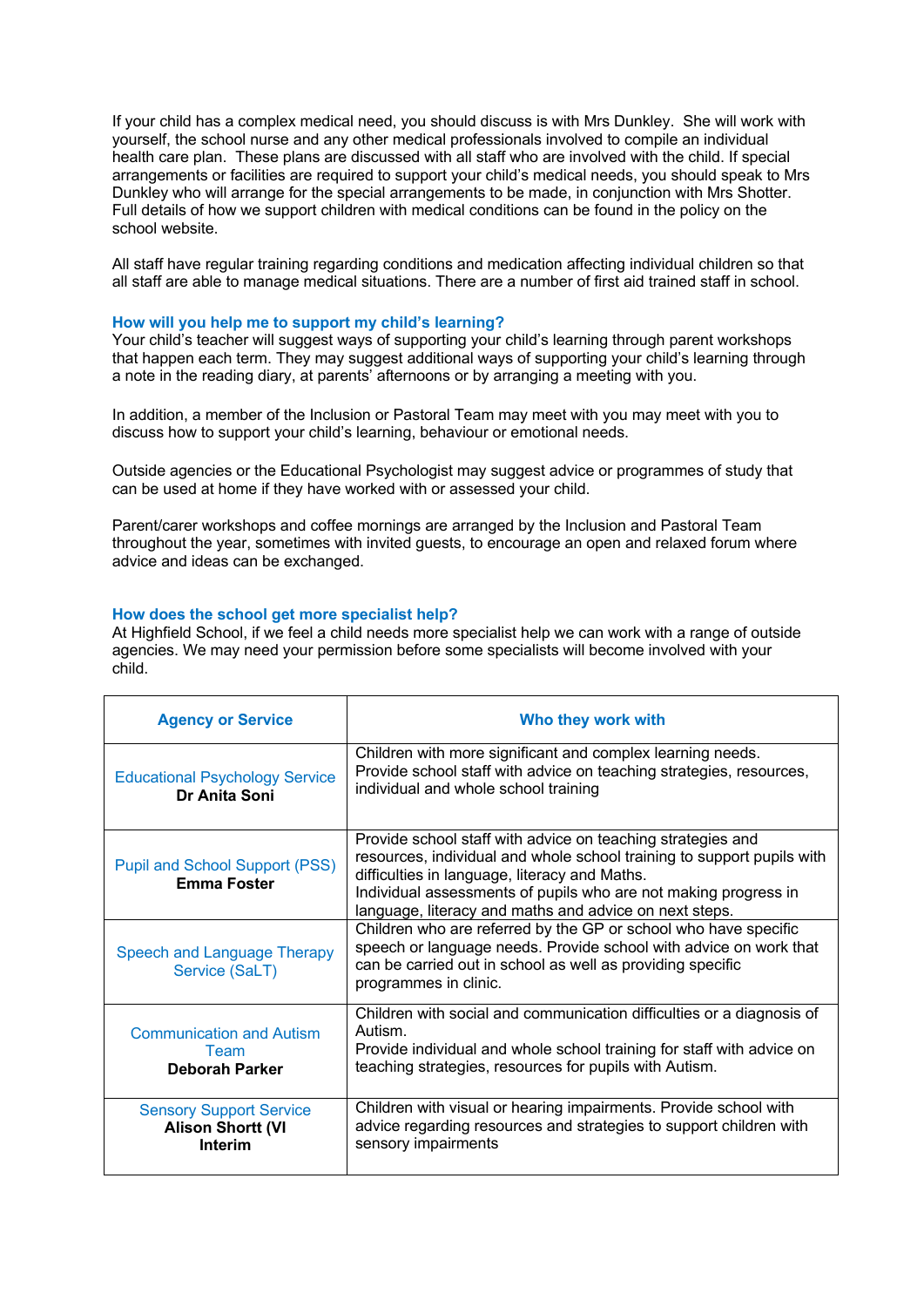| <b>Physical Difficulties Support</b><br><b>Service</b><br>Siobhan O'Donnell | Children with gross motor skill difficulties.<br>Provide school with advice regarding resources and strategies to<br>support children with physical difficulties.                           |
|-----------------------------------------------------------------------------|---------------------------------------------------------------------------------------------------------------------------------------------------------------------------------------------|
| <b>Health professionals</b>                                                 | Provide advice and support for staff working with individual children<br>with health needs.<br>School Nurse<br>Occupational therapist<br>Physiotherapist<br><b>Child Development Centre</b> |
| <b>CAMHS</b>                                                                | Children with specific mental health issues e.g. anxiety/ depression.                                                                                                                       |

# **What training have the staff supporting children and young people with SEND had or will be having?**

All staff have received some training related to SEND.

These have included sessions on:

- Their responsibilities under the 2015 SEN Code of Practice
- Assessing the language competency of children with EAL
- How to support pupils with specific learning difficulties in Literacy
- How to support pupils on the autistic spectrum
- How to support pupils with behavioural difficulties
- How to support children with sensory issues
- The school currently employ an Educational Psychologist for 2 days per half term. She provides training where relevant on strategies to support children with specific needs.
- The school also has some teaching assistants who have received training enabling them to deliver more specialised support. This includes, Wellcomm language, Precision teaching, Direct Phonics. Metra

## **How will my child be included in activities outside the classroom including school trips?**

All school activities and school trips are available and accessible to all children. Children are never excluded from a school activity unless parents specifically request that they don't take part. Risk assessments are carried out and procedures are put in place to enable all children to participate. For off site visits, where appropriate, we will access support from the Physical Difficulties Support Service and our outdoor activities consultancy service, Shapestone Outdoor Consultancy.

If a health and safety risk assessment suggests that that an intensive level of 1:1 support is required a parent or carer may be offered the opportunity to accompany their child during the activity in addition to the usual school staff. However if you cannot attend your child would not be excluded from the trip.

## **How accessible is the school curriculum?**

The school curriculum is designed to be inclusive and personalised activities are designed to support the individual needs of children. In line with the SEN Code of Practice the class teacher leads on SEN for their teaching group and will take advice from the Lead Practitioner for SEND and Inclusion and from other agencies. There may be some amendments to lesson planning to which will take into account the individual needs of the child, and this will usually be recorded in the class provision map or one page profile. Support may be offered by the class teacher, by a teaching assistant or by a member of the Inclusion Team. Accessible resources that support individual needs are made available when needed.

## **How accessible is the school environment?**

As a school we are happy to discuss individual access requirements. Facilities we have at present include:

• Ramps into school to make the site accessible to all.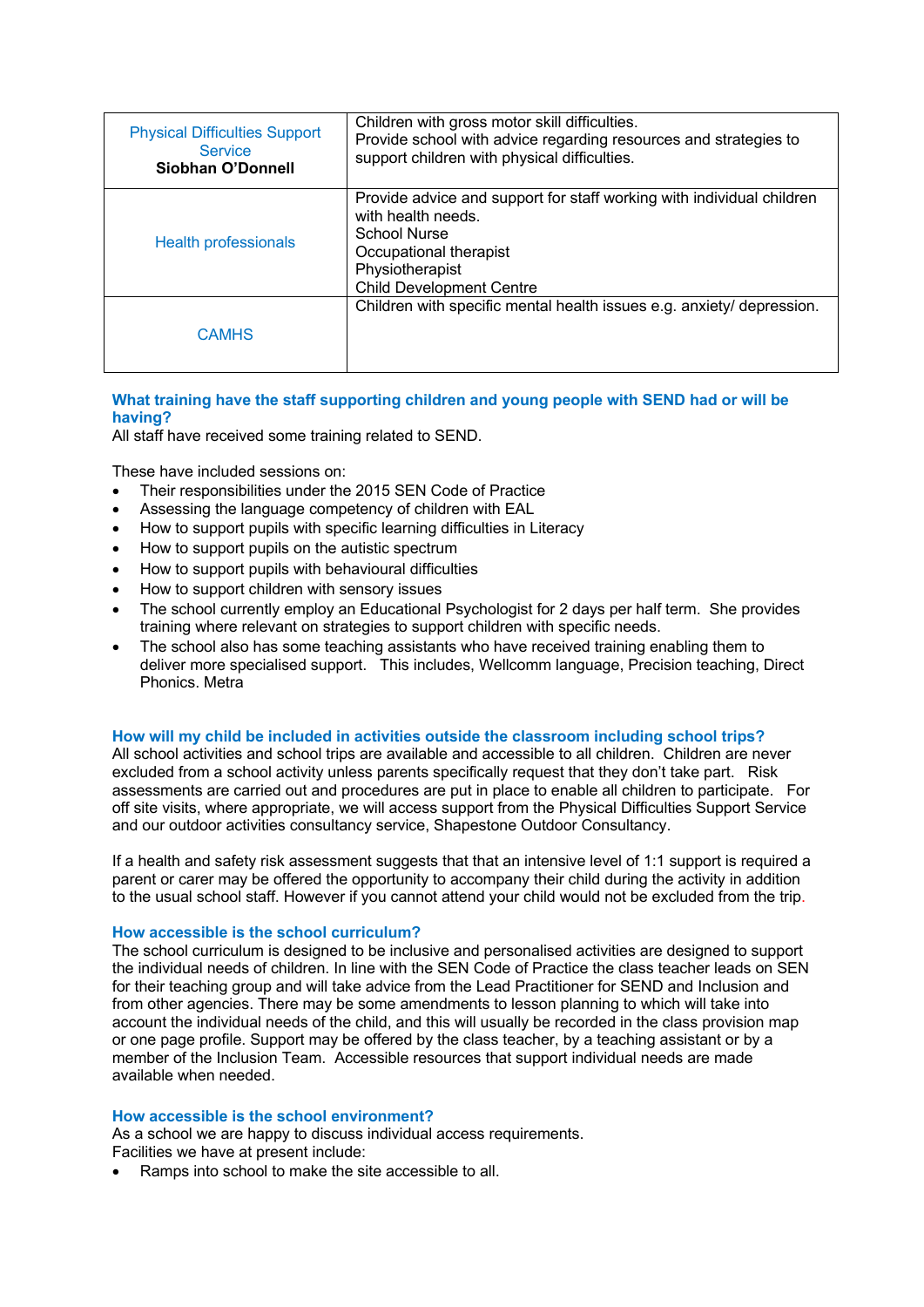- Toilets adapted for disabled users.
- Double doors in most parts of the building.
- Automatic doors where appropriate.
- A wheelchair accessible lift into the lunch hall.
- Tables where the height can be changed for different purposes.
- Staff members who speak most community languages.
- The Inclusion Team and leaders for health and safety work together, conducting termly accessibility walks to ensure the school environment is as accessible as possible. We are actively planning further improvements to make the school more accessible and have an up to date Accessibility Plan, which you can access here.

## **How does the school enable children with SEND to engage in activities available to those in the school who do not have SEND?**

All children are given the opportunity to participate in all school activities. Children with SEND are actively encouraged to join in with out of hours learning opportunities and wow experiences. Where children or parents are anxious about participating in a particular activity, school staff will support parents through informal discussions. In addition, a familiar adult may support the child in the activity.

## **How will we support your child through transitions?**

Before your child starts at our school, we will arrange to visit your child in their existing setting at home if they are not attending school or pre- school. In addition we will arrange transition visits that are staggered at times of the day to meet the needs of the child eg after school, during class time. When your child starts at our school, if it would support their needs and you are in agreement, we will start them on a part time timetable for as long as is appropriate.

When they are moving to a new school where possible, we will liaise with the new school to arrange transition visits to the new school, with a familiar member of staff if appropriate. We can usually support your child by arranging for a member of staff who they are familiar with, to go with them but we may need to ask you to arrange your own transport to the new school for these visits. The Inclusion Team will also share all information with key personnel at receiving school which includes transferring your child's file securely. Where possible, we will arrange a review, centred on the needs of your child and involving yourself, staff and relevant agencies when appropriate (Person Centred Review).

When your child moves into the next class their new teacher will be informed of your child's likes, dislikes and what works best for them using a One Page Profile. They will bring a copy of this home over the summer holiday. If they are in Reception to year 3 and have complex additional needs, they will also have a transition book, which they will bring home to work on with you during the summer.

## **How are the school's resources allocated and matched to children's Special Educational needs?**

We have a large Inclusion and Pastoral Team who are able to support children with SEND and deliver interventions to meet individual needs. We aim to ensure that all children who have Special Educational Needs and disabilities are supported to the best of the school's ability within the funds available. We have an Educational Psychologist who is employed by the school for two days per half term to further support children with SEND and the staff working with them.

## **How is the decision made about what type and how much support my child will receive?**

The class teacher or Assistant Headteacher for the phase will discuss your child's needs with the Leader Inclusion and what support they feel your child needs. The Lead Practitioner for SEND and Inclusion will observe your child in class and in the playground and may conduct some individual assessments. The Lead Practitioner for SEND and Inclusion will discuss your child's needs and the support they require with the Deputy Headteacher for PACT Inclusion and a plan to best support your child will be put in place.

Different children will require different levels of support in order to close the gaps in their learning. The support provided for your child may need to change from time to time. When there are any changes needed in the support, they will be discussed with you. You will be notified if your child is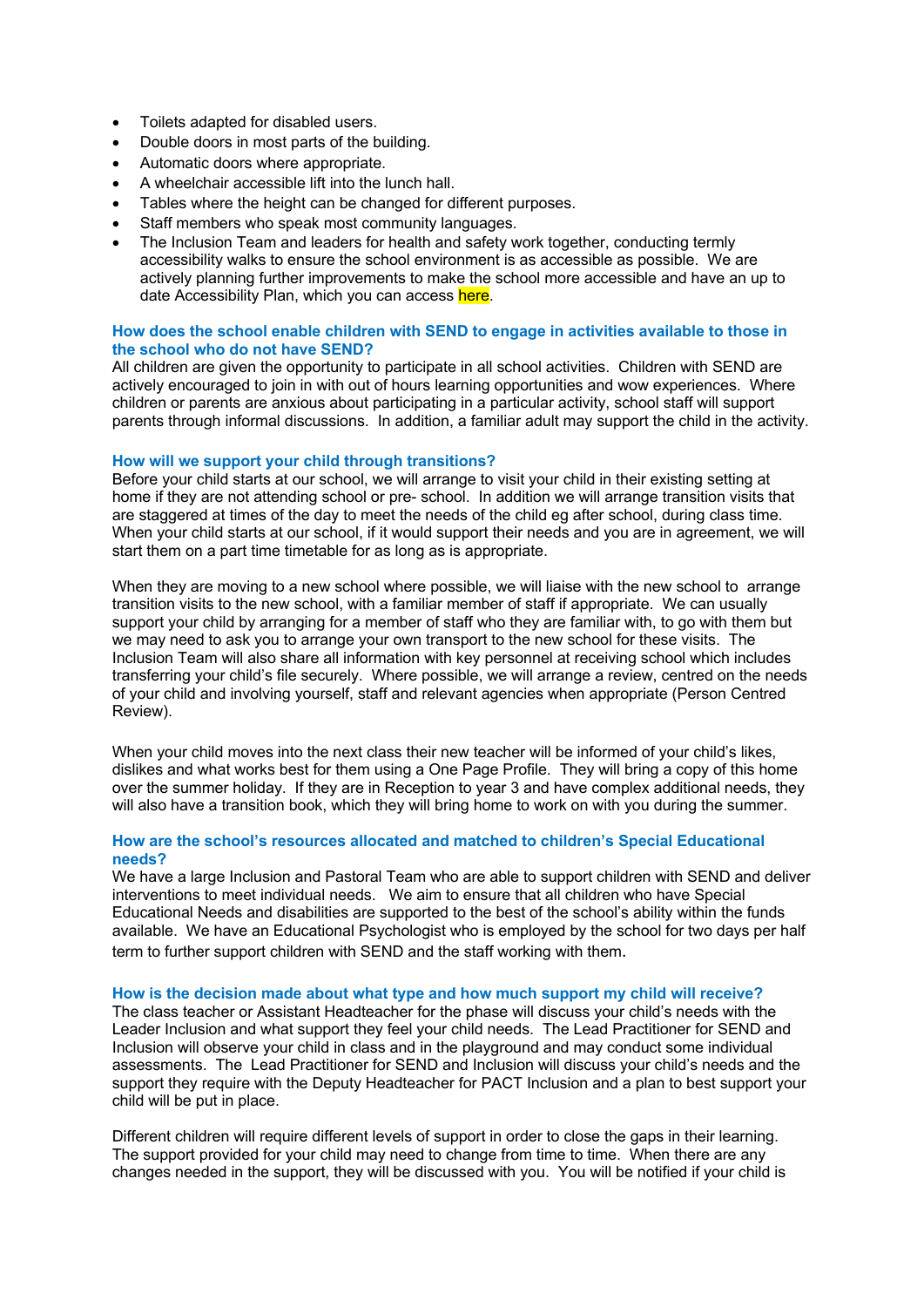receiving one to one or small group support outside of the classroom. Any support will be reviewed regularly and therefore may change during the academic year or in future year groups.

# **How are pupils with Special Educational Needs involved in their own education?**

All pupils are involved and encouraged to take part in their own learning journey, this may be through:

- Developing and achieving targets
- Attending parents' evenings with parents
- Self-assessment and evaluation
- All children are encouraged to speak to members of staff if they have a concern or worried about anything.
- Working with Learning mentors
- Pupil Voice/School Council
- Pupil questionnaires that are completed at least annually.
- Pupil conferencing

Children identified with SEN additional needs are also involved in:

- Annual Review Meetings
- Developing their One Page Profiles
- Setting and reviewing their targets
- Person Centred Review meetings at key transition times

# **Who can I contact for further information?**

- Your child's class teacher
- The Assistant Head teacher for your child's phase
- Mrs Dunkley (Lead Practitioner for SEND and Inclusion)
- Mrs Shotter (Deputy Head for PACT Inclusion)
- Mr Knibbs (Head of School)

Appointments can be made with any of these people through the school Office. Tel: 0121 647 1708

## **How can I make a complaint?**

If you are not happy with the provision and support in place for your child, you should contact Mr Knibbs, Head of School or Mrs Shotter, DHT for PACT Inclusion in the first instance. The school complaints policy can be found on the school website.

# **How can parents/carers find the Birmingham Local Authority's Local Offer for SEN?**

You can find the Birmingham Local Authority's local offer by clicking on the link below

https://www.localofferbirmingham.co.uk/

## **Where can I go for further information?**

Community Autism Team: https://accesstoeducation.birmingham.gov.uk/communication-autism-team/

Pupil Support Service: https://accesstoeducation.birmingham.gov.uk/pupil-and-school-support/

Sensory and physical: https://accesstoeducation.birmingham.gov.uk/sensory-support/

Forward Thinking: https://www.forwardthinkingbirmingham.org.uk/

SALT (Speech and Language): https://www.bhamcommunity.nhs.uk/patients-public/children-andyoung-people/services-parent-portal/birmingham-slt/

Occupational Therapy: https://www.bhamcommunity.nhs.uk/patients-public/children-and-youngpeople/services-parent-portal/paediatric-occupational-therapy-service/